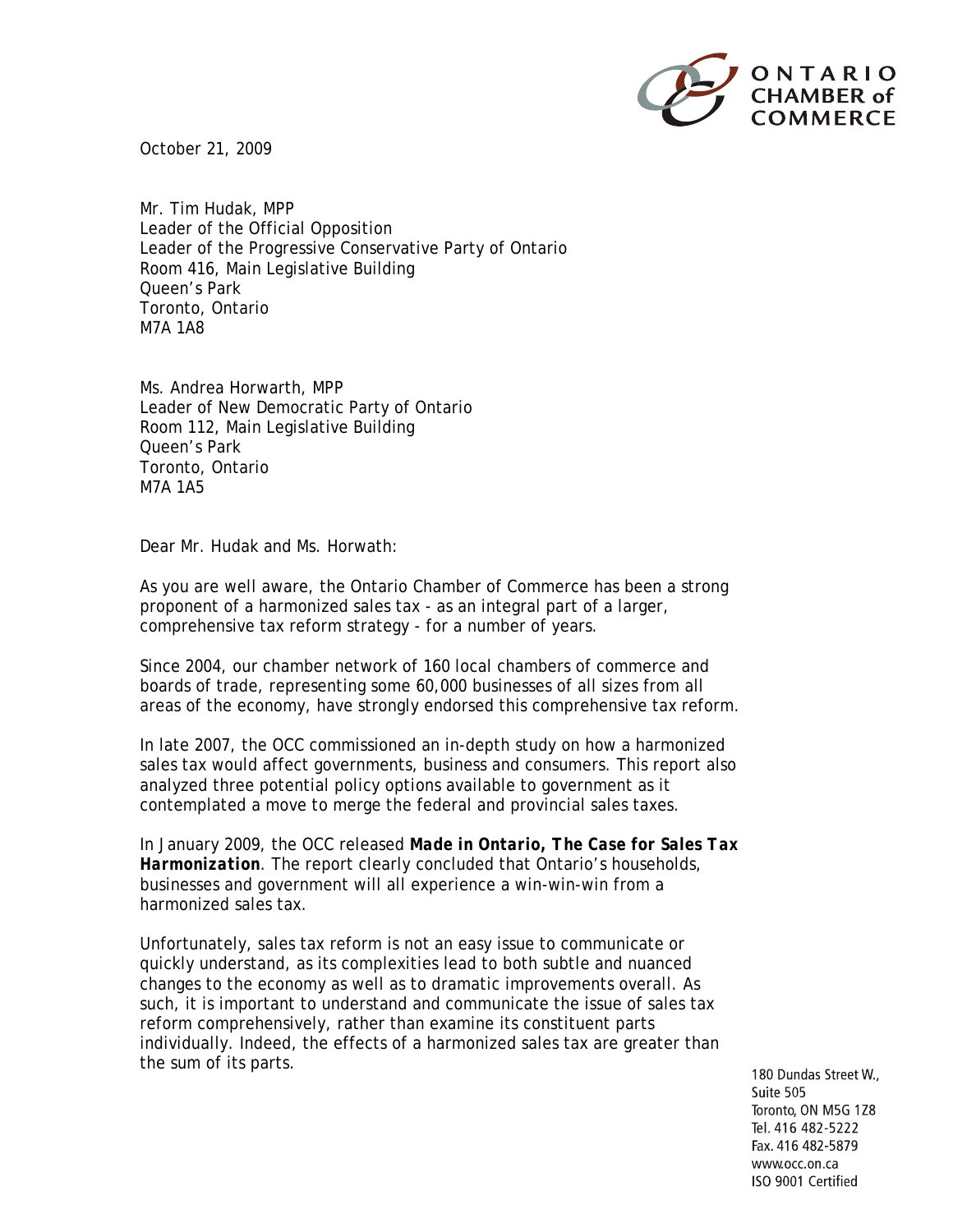It is likely due to the complexities of this issue that our report, Made In Ontario, The Case for Sales Tax Harmonization, has been consistently misunderstood and erroneously quoted in recent weeks. Specifically, it has been reported in several media that our report concluded sales tax reform will lead to the loss of some 40,000 jobs in the province.

## *Let the record show that this narrow interpretation of the report is categorically not true.*

In the context of employment growth, the report examined the increase in employment *over the next 25 years*, relative to the status quo. The analysis clearly showed that employment *will* continue to grow, albeit at a slightly lower rate than the status quo, depending on which of the report's options the government adopted. In fact, the report explicitly states that the level of employment does not decline as a result of sales tax reform.

*It is important to note that none of our report's scenarios were wholly adopted by the provincial government; therefore our report's analysis on employment does not fully quantify the positive effects that increased Foreign Direct Investment, combined with other personal and corporate tax reductions, will have on employment growth.* 

To quote our report, "Business in Ontario benefits from tax reform through a reduction in the cost of capital. This stimulates an increase in investment. The increase in capital boosts productivity and improves the competitive position of business in the province." *(P. 36)*

Our report also states that productivity improvements are welcome, as "in an environment of looming labour shortages the benefits of this outcome should not be discounted." *(P. 34)*

The above is of particular importance when one considers the demographics of Ontario's current and future labour force. It is a fact that Ontario is facing a growing skilled labour shortage as a result of an aging and retiring workforce combined with a declining birthrate. The Conference Board of Canada reports that Ontario faces a shortage of more than 360,000 skilled employees by 2025 and a shortage of more than 560,000 skilled employees by 2030. This is consistent with the OCC's own research on this subject.

Therefore, with our economy facing a shortage of over half a million skilled workers over the next generation, sales tax reform will help to address that employment gap through increased productivity.

Thank you for allowing us the opportunity to set the record straight and to provide the appropriate context for our employment projections contained in our sales tax report. As noted, sales tax reform is a complex subject, one